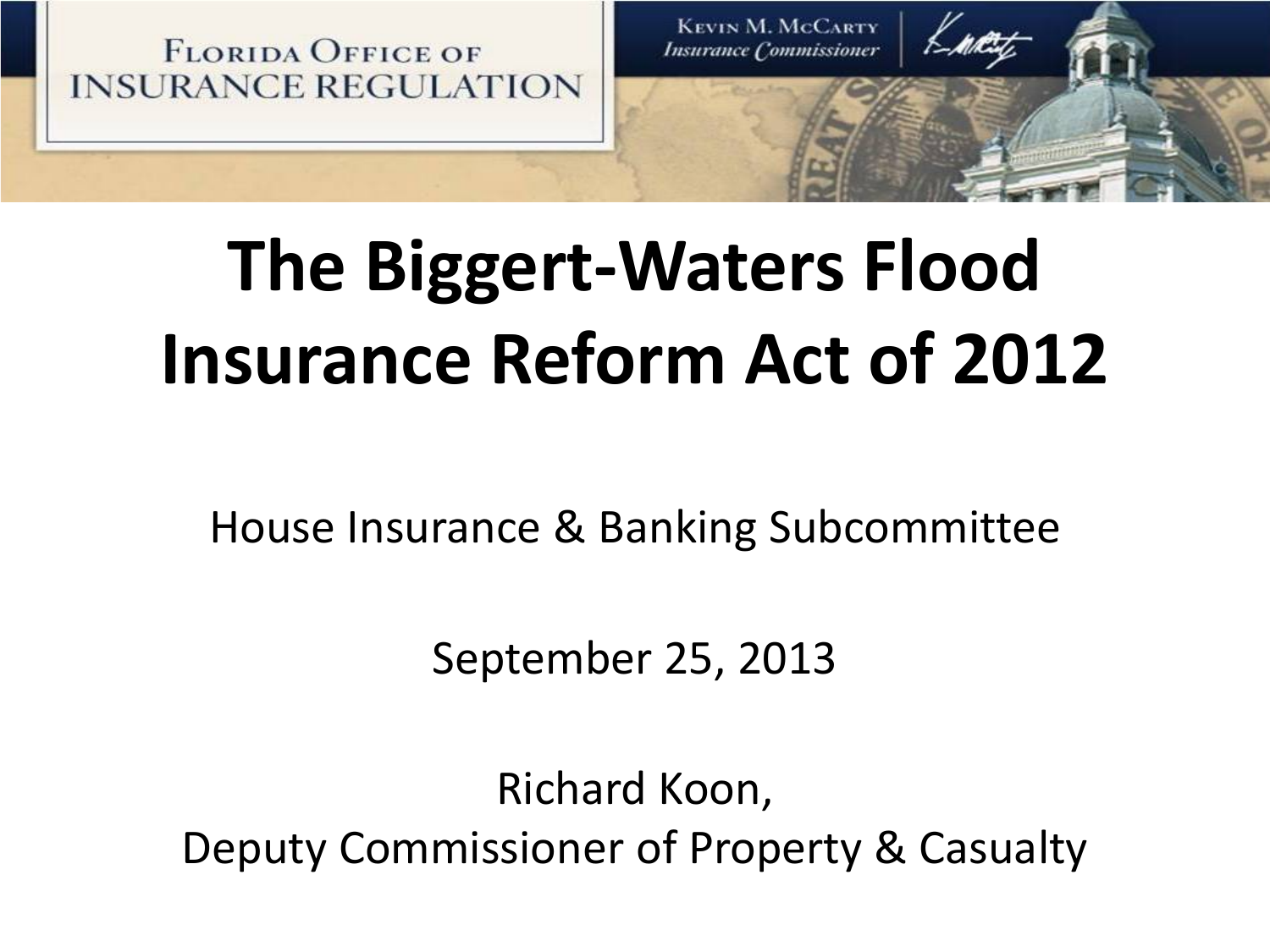## **What is the Biggert-Waters Flood Insurance Reform Act of 2012?**

- 5-year federal extension of the National Flood Insurance Program (NFIP)
- Comprehensive reform
	- flood insurance
	- flood hazard mapping
	- grants
	- management of floodplains

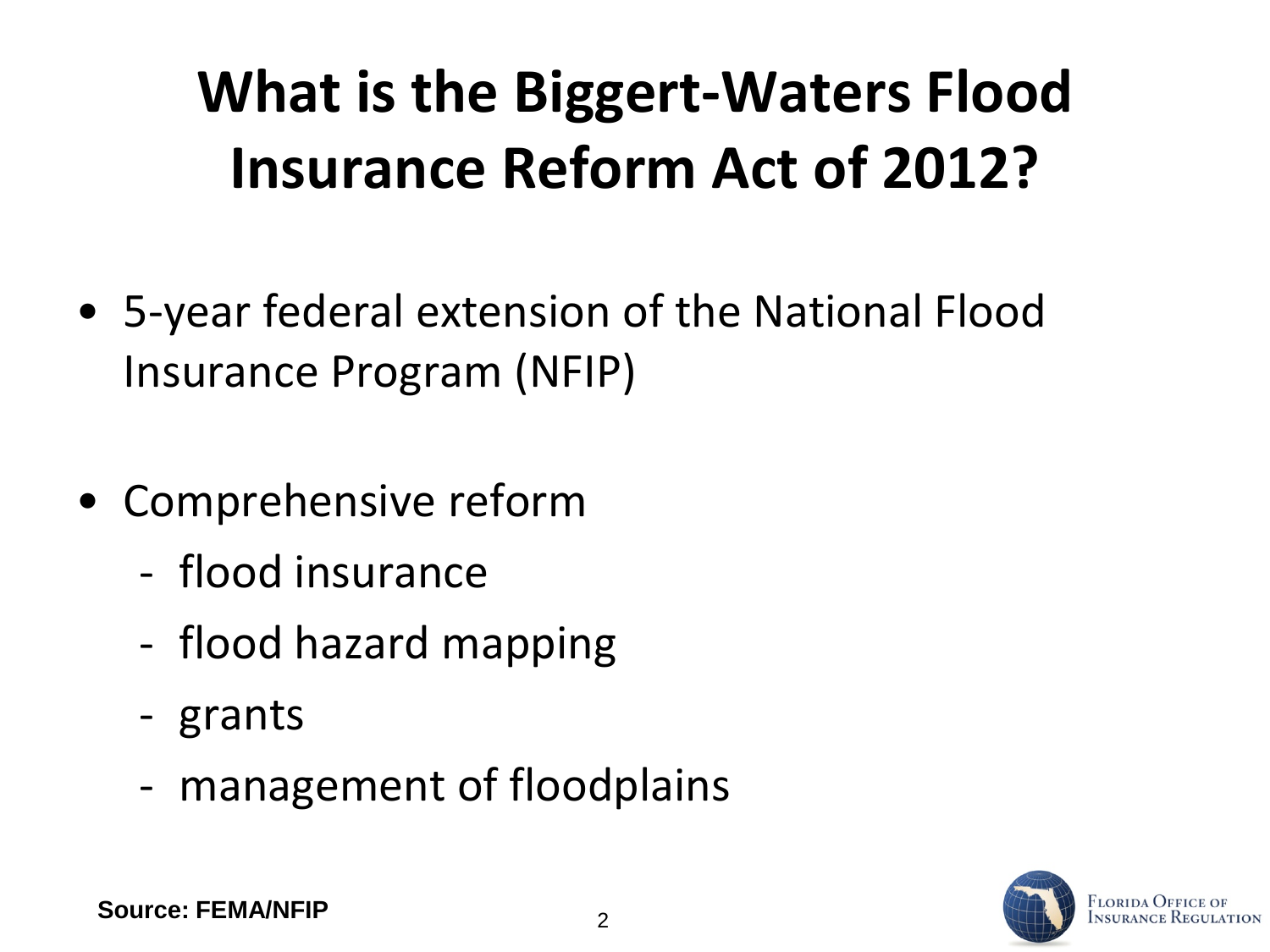## **Why was the Biggert-Waters Flood Insurance Reform Act of 2012 passed?**

- Recurring financial deficits/subsidized policies
- Unsustainable premium structure
- Premium structure must reflect the true risks and costs of flooding

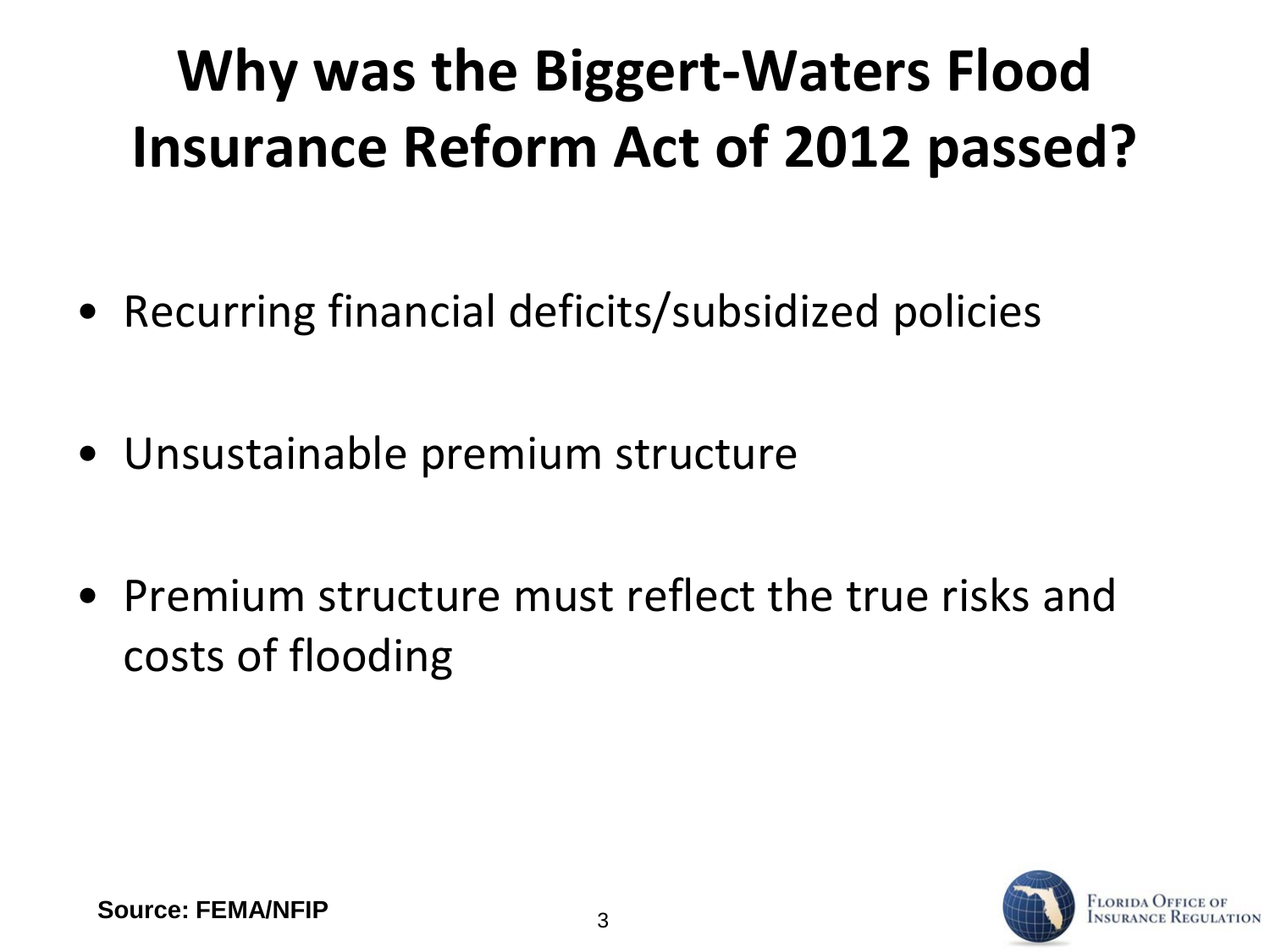### **Factors Affecting Flood Insurance Premiums**

- Type of building
- Number of floors
- Basement or enclosure
- Flood mitigation techniques (breakaway walls and flood-vents, elevation of the lowest floor)
- Geographic location in reference to flood hazards identified by the community and FEMA

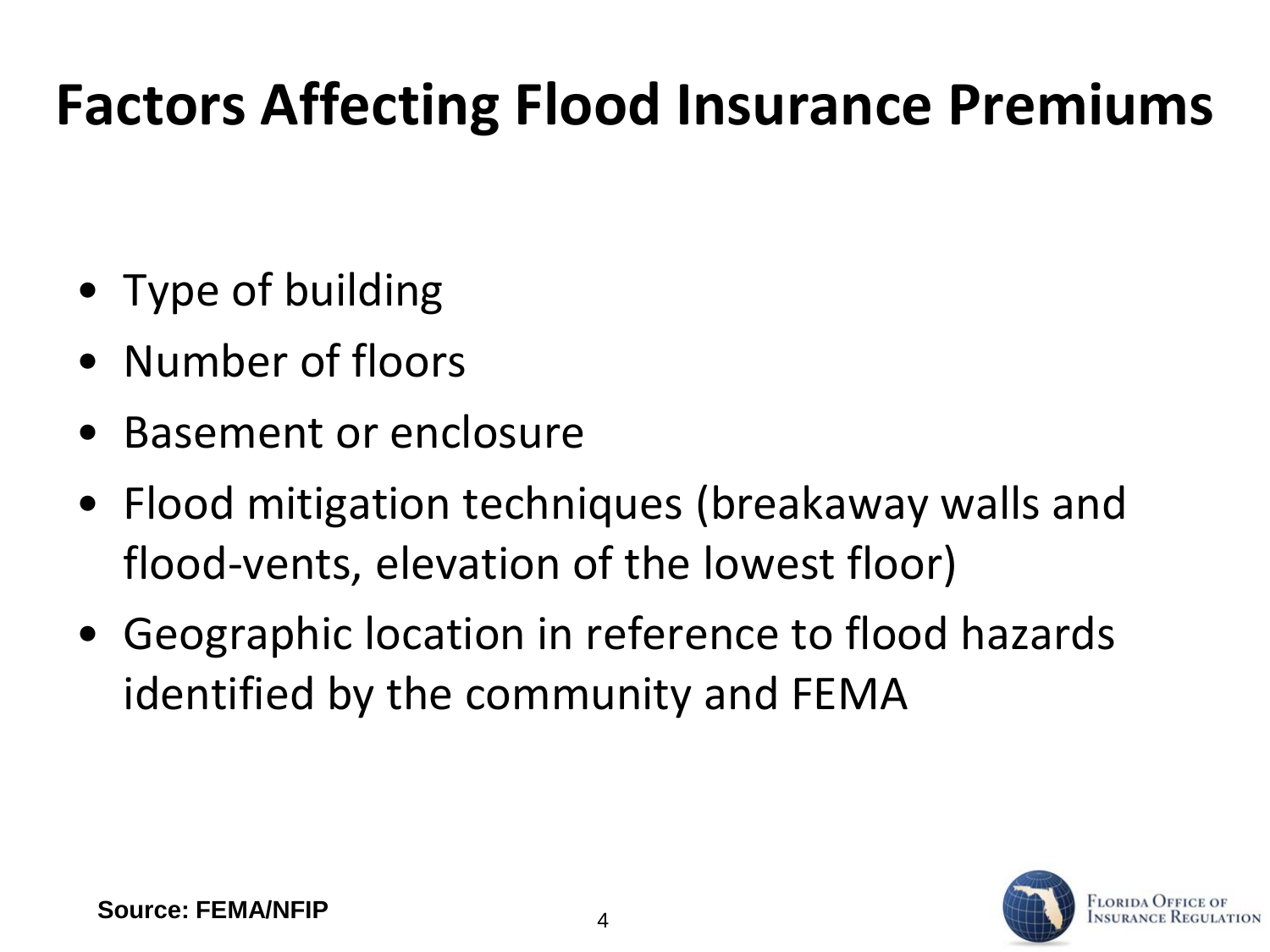### **Key Focus for Rate Impact**

- Subsidized policies (not "full-risk rate")
- Policies affected by remapping

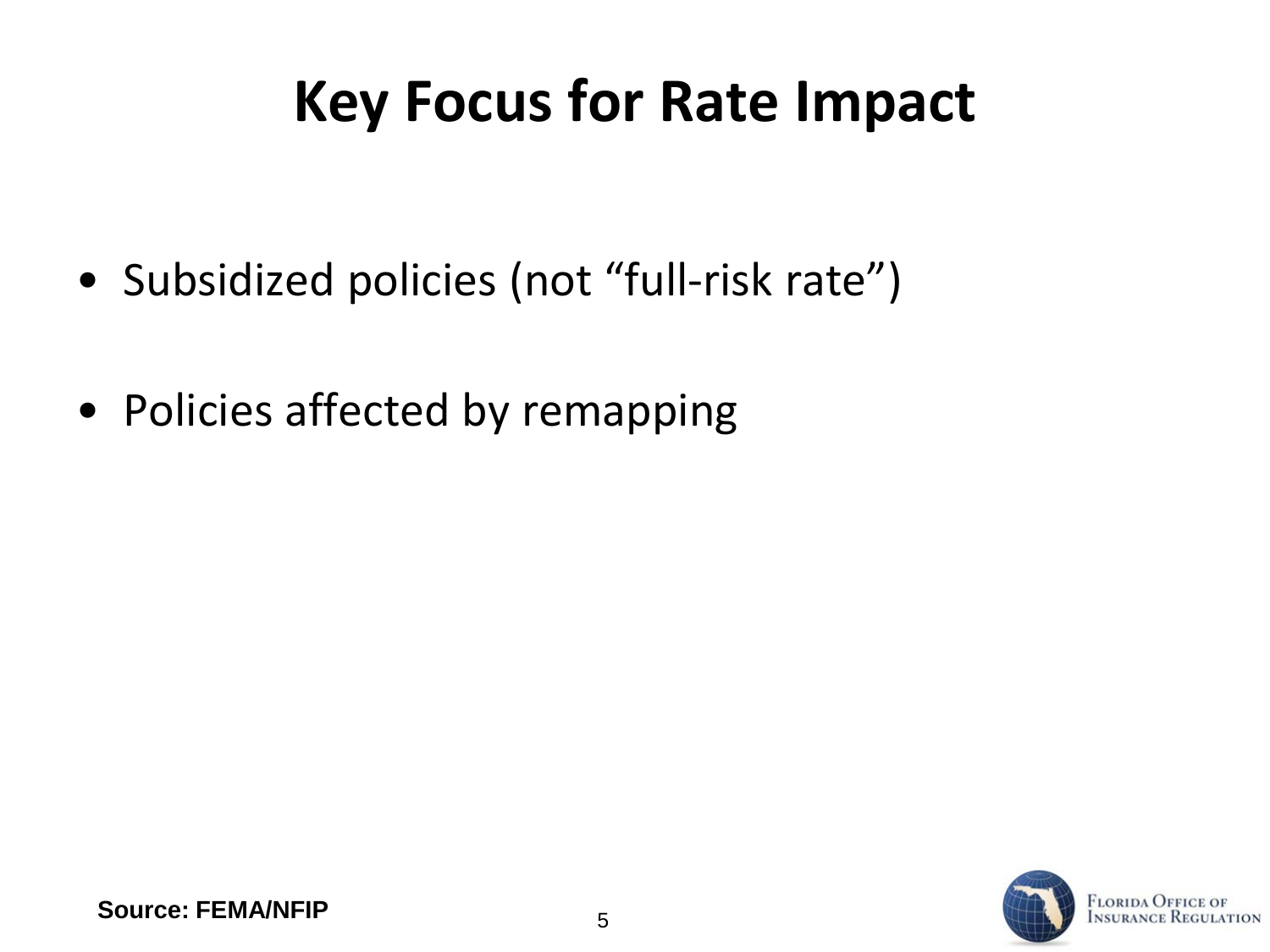## **What Effect will the Act Have on Rates and When?**

| Date of<br><b>Implementation</b> | <b>Who Is Affected</b>                                                 | <b>What Will Happen</b>                                                                               |
|----------------------------------|------------------------------------------------------------------------|-------------------------------------------------------------------------------------------------------|
| January 1, 2013                  | Non-primary residences                                                 | 25% increase in<br>premium each year until<br>full risk rate                                          |
| October 1, 2013                  | Owners of business<br>properties, severe<br>repetitive loss properties | 25% increase in<br>premium each year until<br>full risk rate                                          |
| October 1, 2013                  | Newly insured properties                                               | Full-risk rate                                                                                        |
| Late 2014                        | Property owners affected<br>by map changes                             | Full-risk rate will be<br>phased in over 5 years at<br>a rate of 20% per year<br>until full-risk rate |

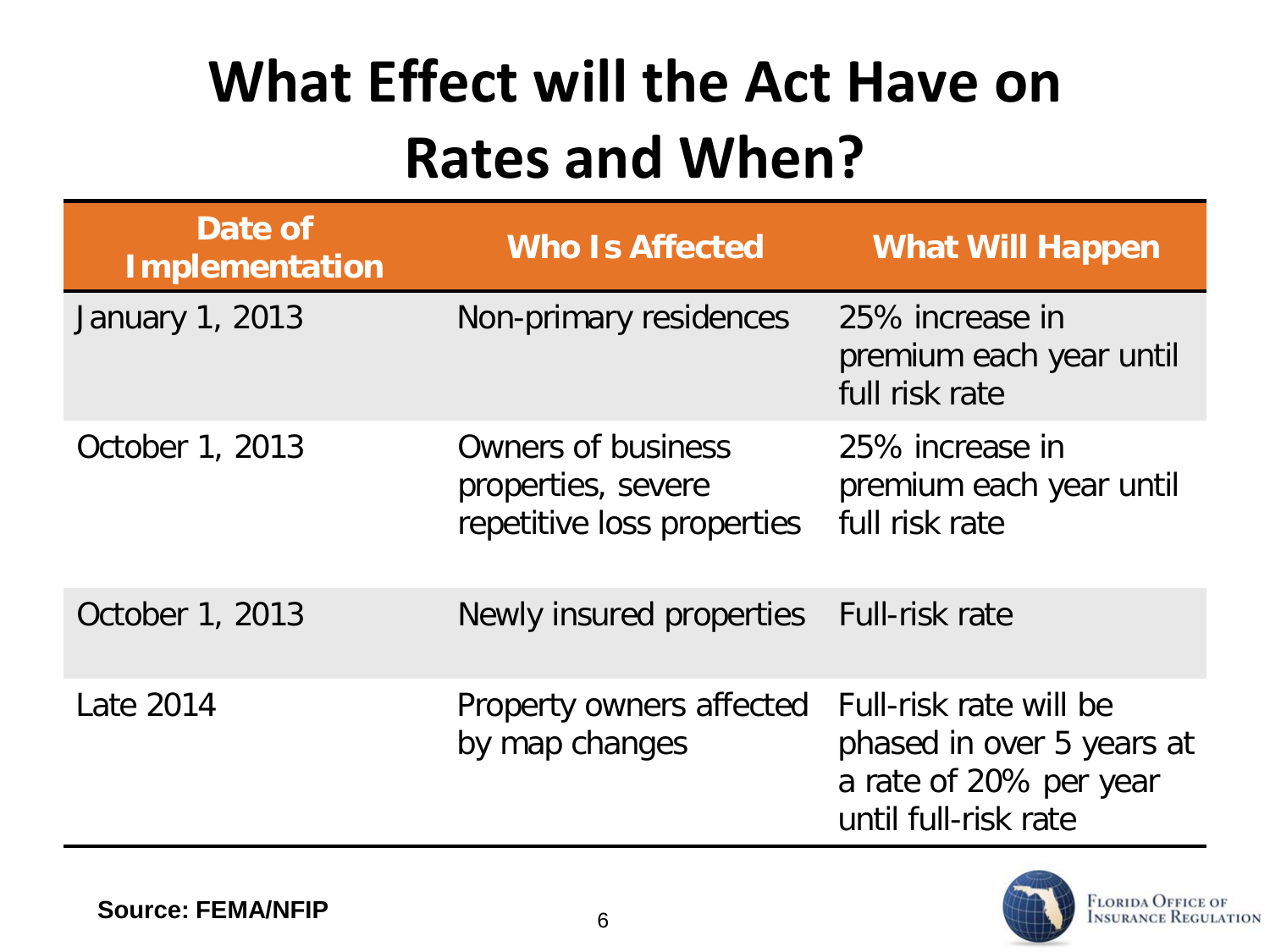### **NFIP Rate Status Nationally**

**Nationally:** 5.6 million policies

#### **Full-Risk Rates:**

80% of policies (4.48 million policies)

#### **Subsidized Rates:**

20% (1.12 million policies)

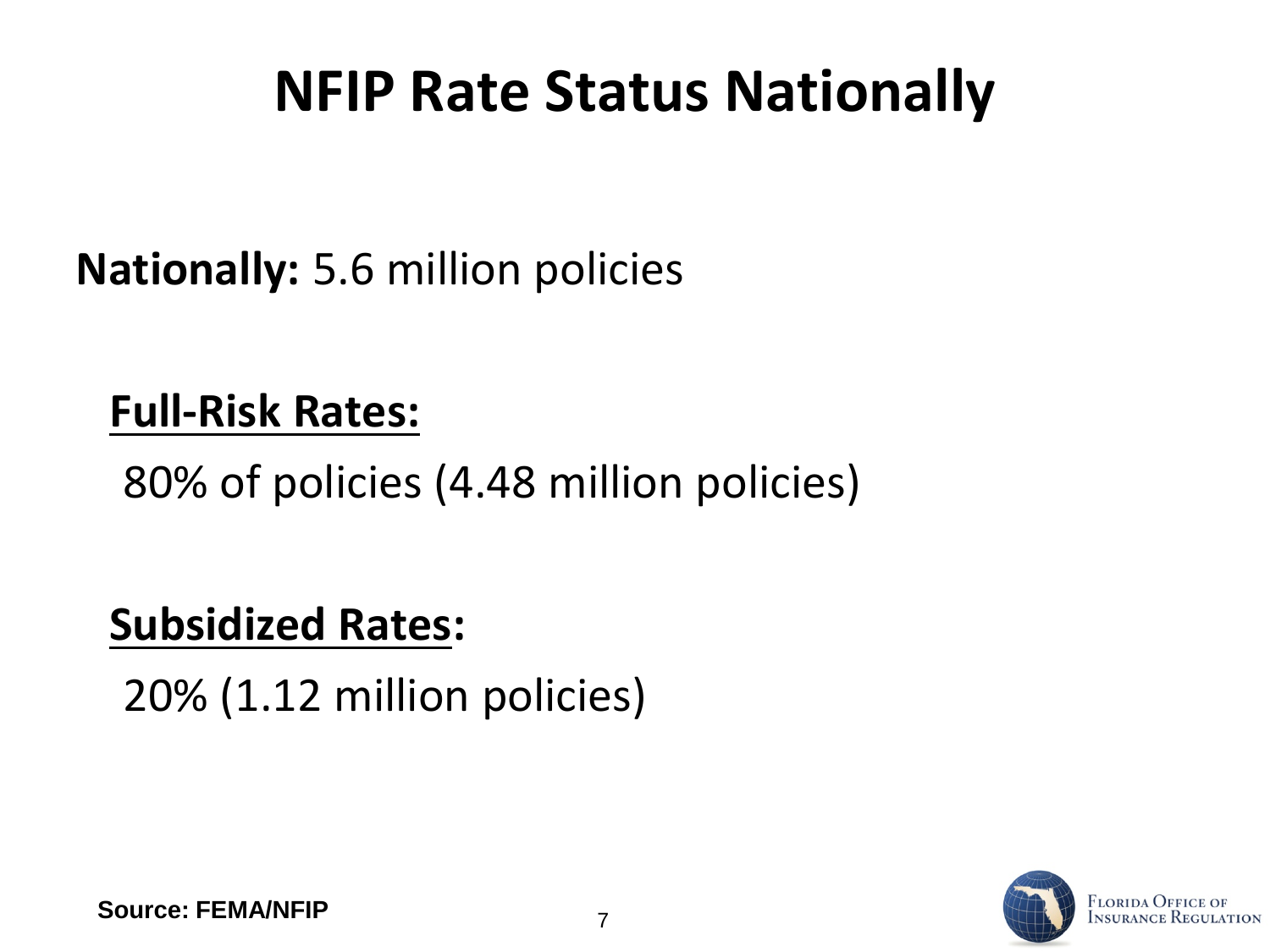### **NFIP Rate Status Nationally**



<sup>8</sup> **Source: FEMA/NFIP**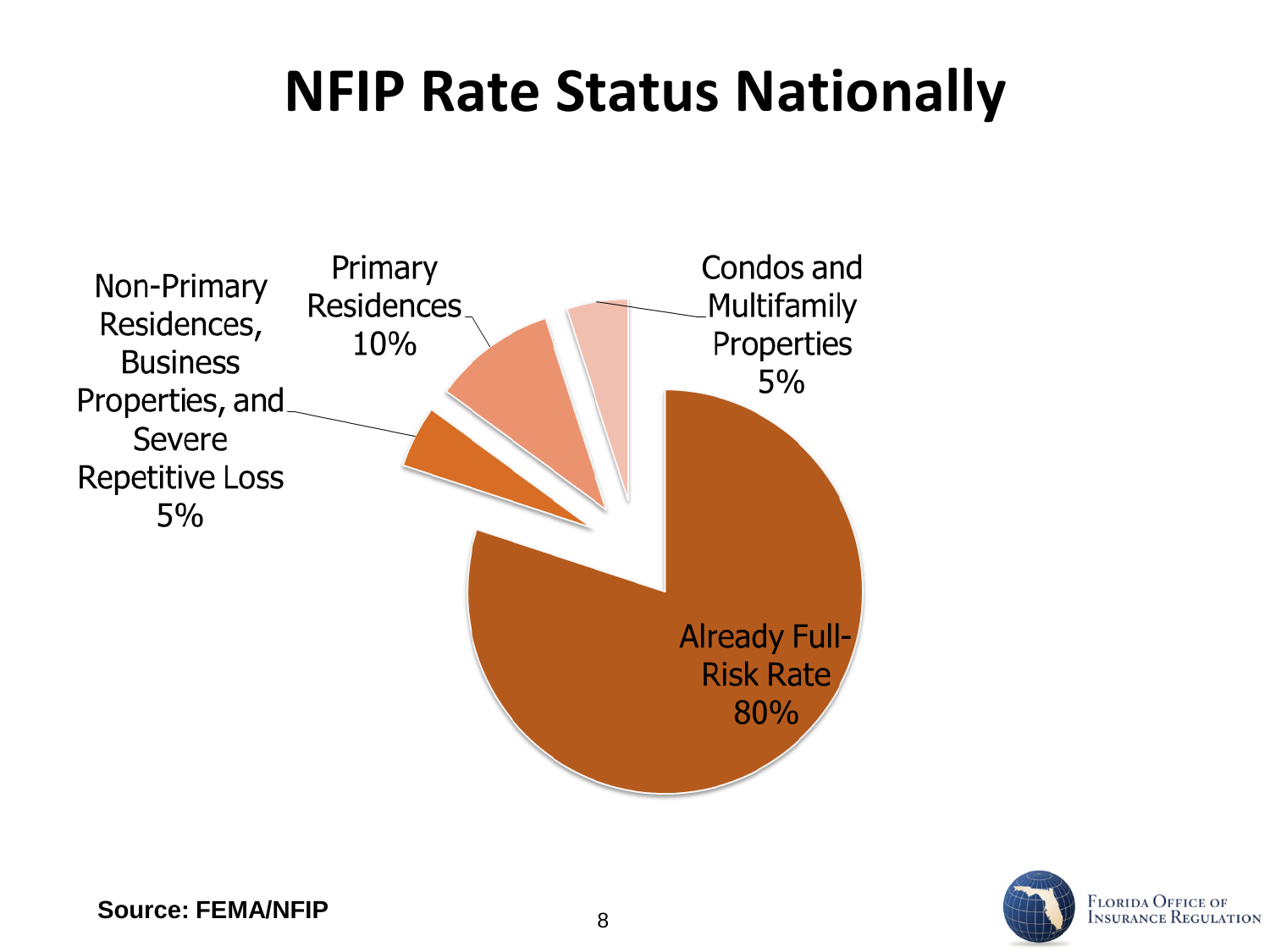### **NFIP Rate Effect Nationally**

- **Of the 20% of subsidized policies...** 
	- **Non-primary residences, businesses, and severe repetitive loss properties (5%):** immediate 25% increases.
	- **Currently subsidized primary residences (10%):** no change unless or until triggering event - they sell their property, allow their policy to lapse, or purchase a new policy.
	- **Currently subsidized condominiums and non-condo multifamily structures (5%):** no change until FEMA has developed additional guidance for their removal.

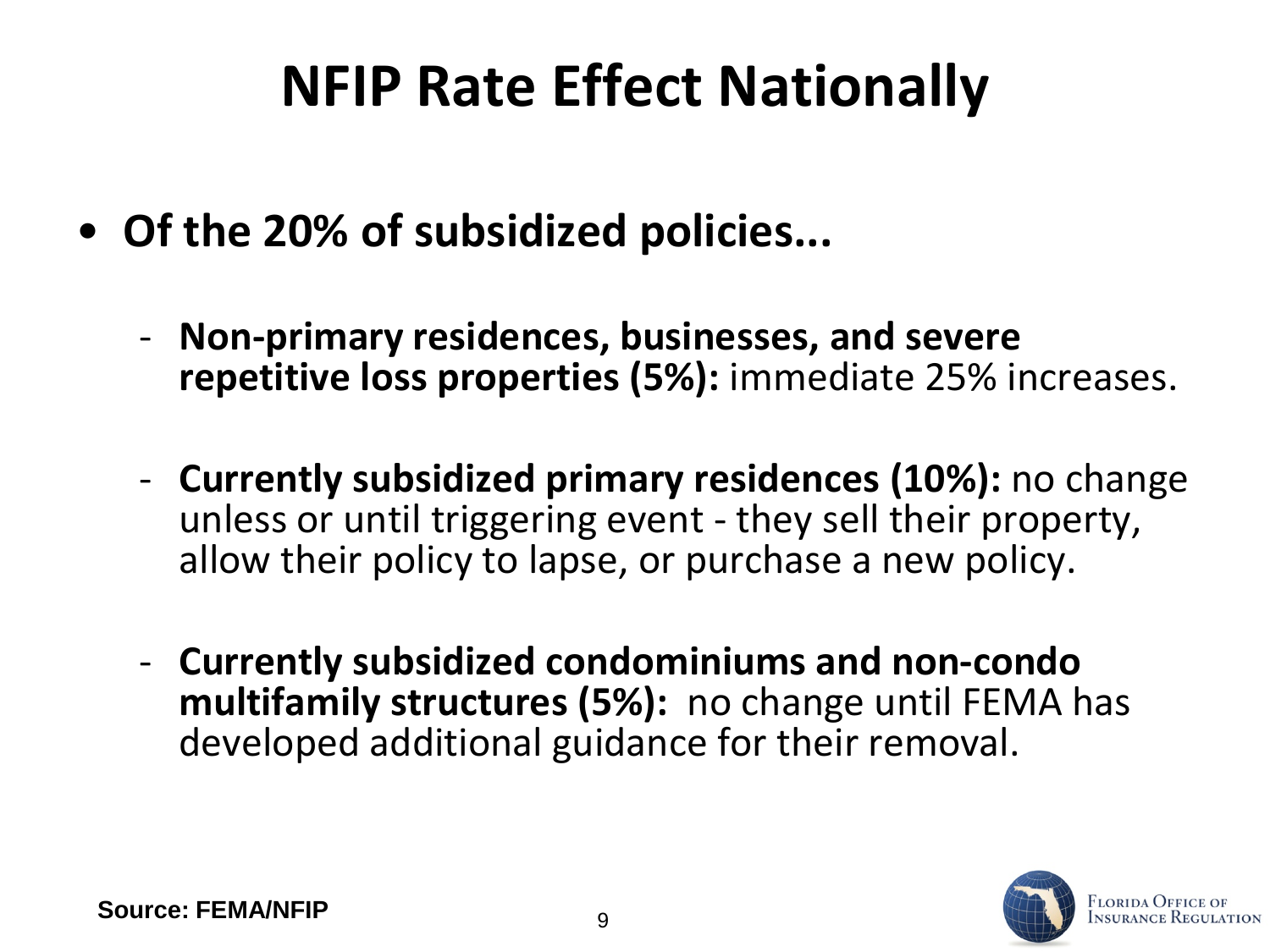### **NFIP Rate Status in Florida**

• **Florida**: Just over 2 million policies or 37% of total NFIP policies

#### **Nonsubsidized Rates:**

87% of policies (1.78 million policies)

#### **Subsidized Rates:**

13% (268,500 policies)

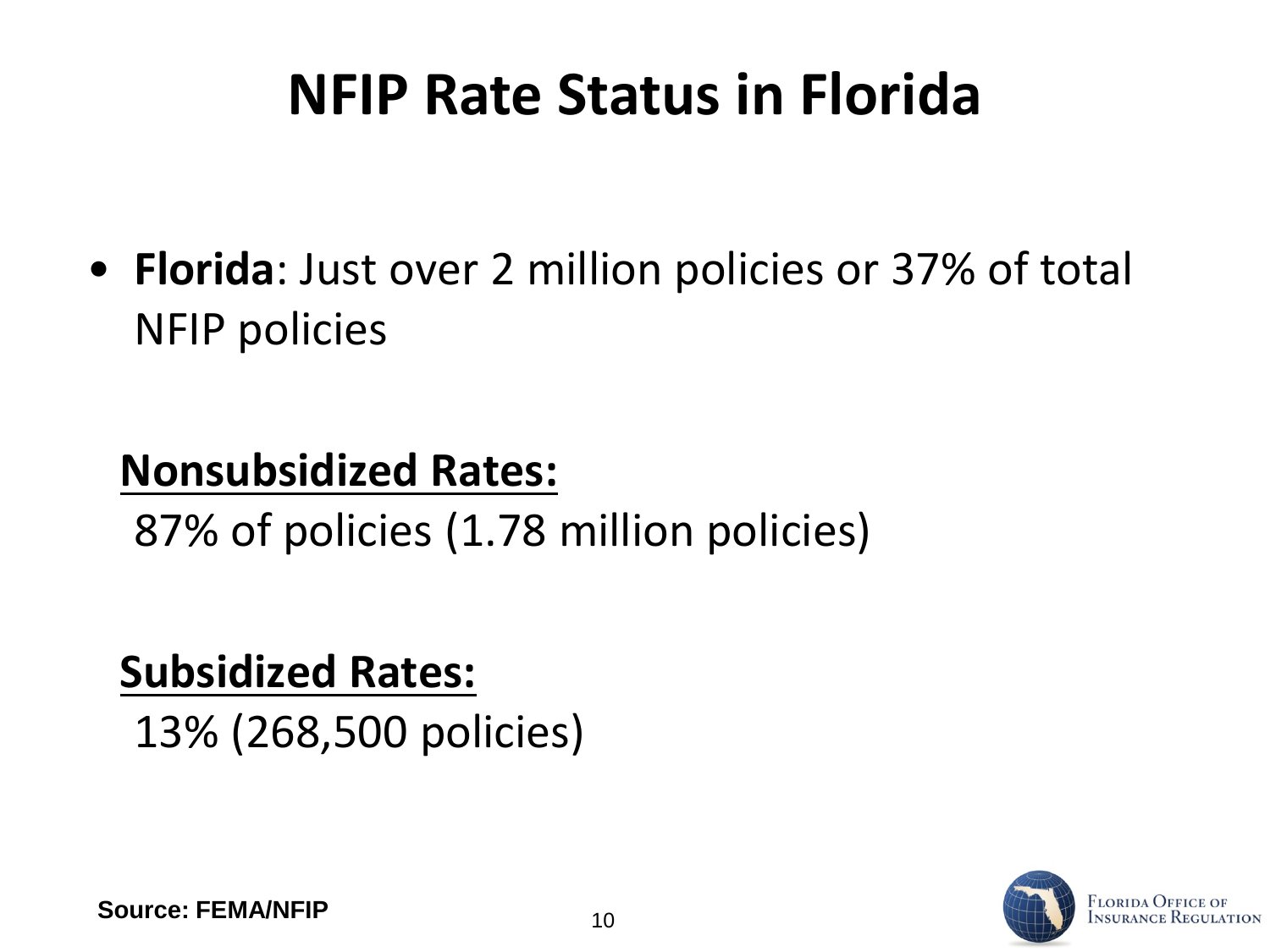### **NFIP Rate Status in Florida**





**Source: FEMA/NFIP** 21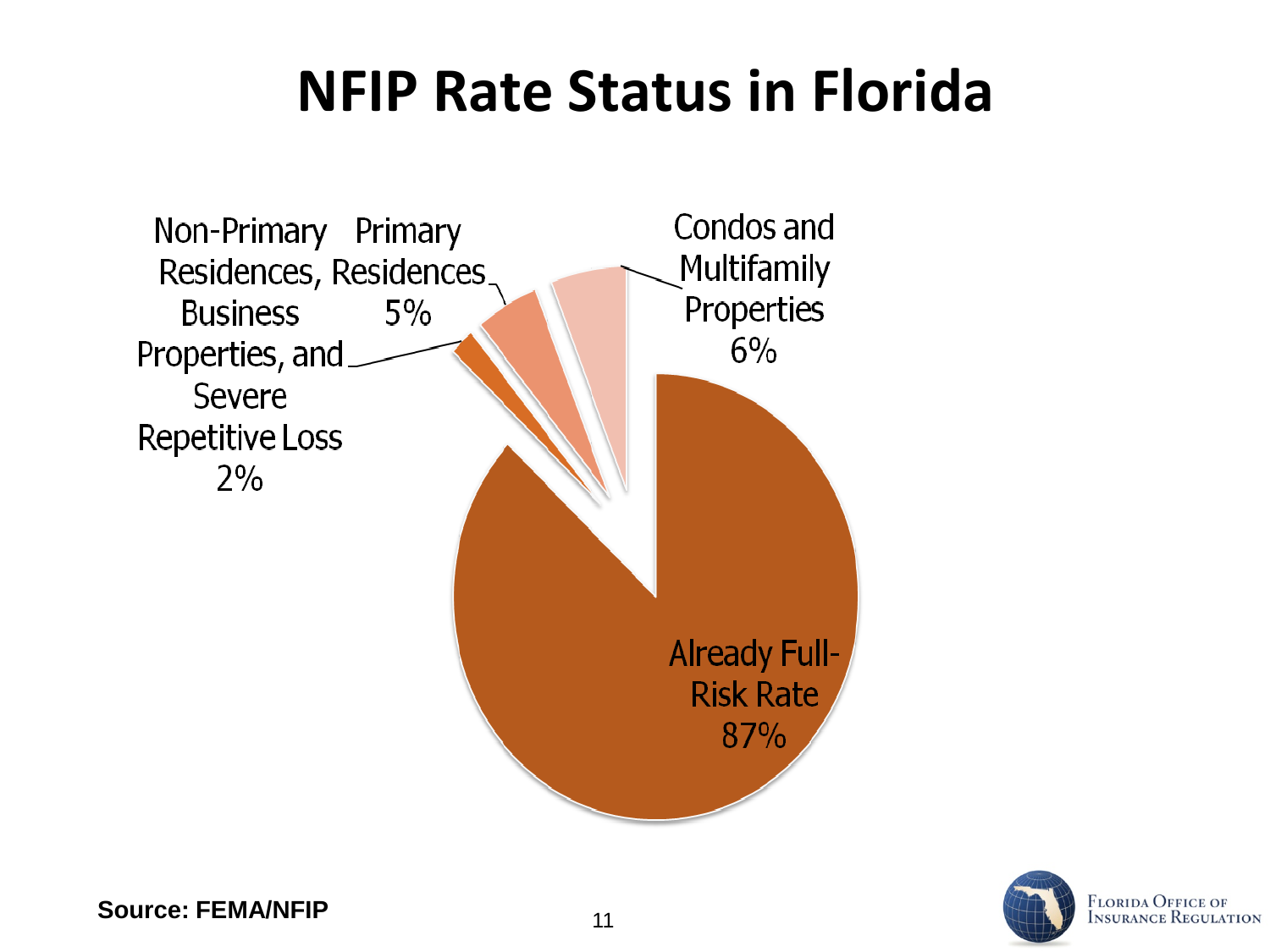### **NFIP Rate Effect in Florida**

#### **Of the 13% of subsidized policies...**

- **Non-primary residences, businesses, and severe repetitive loss properties (2% or 50,500 policies):** immediate 25% increases.

**- Currently subsidized primary residences (5%, or 103,000 policies):** no change unless or until triggering event (map change, sell home, policy lapse).

**- Currently subsidized condos/non-condo multifamily (6%, or 115,000 policies):** No change until FEMA develops guidance for removal.

**Source: FEMA/NFIP** 12

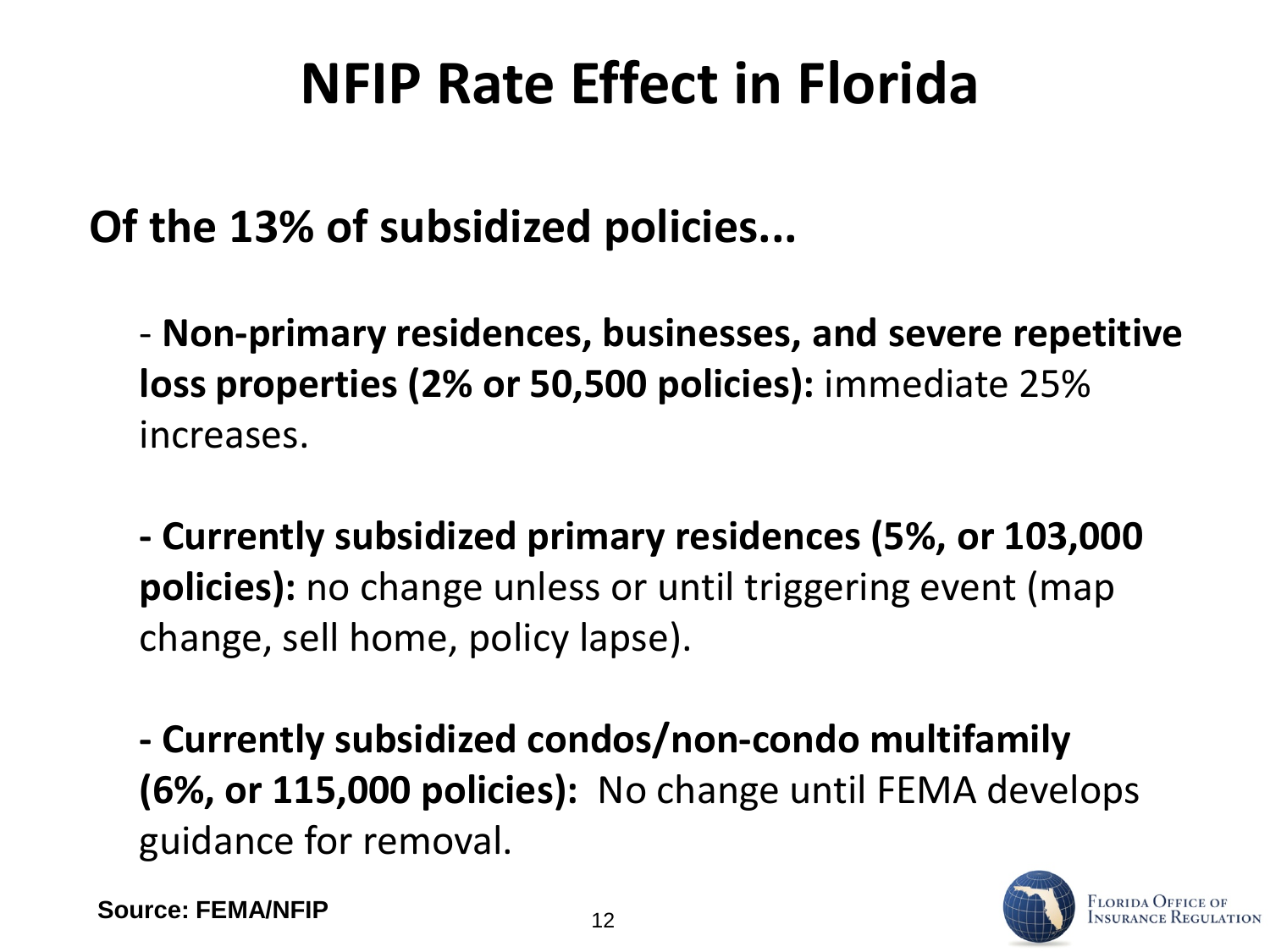## **Top 10 Florida Counties Affected by Rate Subsidy Provisions of the Act**

| <b>County</b>  | <b>Subsidized</b> | <b>Policies not</b> | % of Policies     |
|----------------|-------------------|---------------------|-------------------|
|                | <b>Policies</b>   | subsidized          | <b>Subsidized</b> |
| Pinellas       | 50, 255           | 91,509              | 35%               |
| Miami-Dade     | 47,442            | 318,934             | 13%               |
| Lee            | 30,398            | 111,735             | 21%               |
| <b>Broward</b> | 19,425            | 350,051             | 5%                |
| Sarasota       | 18,770            | 49,431              | 28%               |
| Collier        | 17,133            | 85,319              | 17%               |
| Hillsborough   | 14,368            | 54,613              | 21%               |
| <b>Monroe</b>  | 11,840            | 20,104              | 37%               |
| Pasco          | 11,352            | 19,773              | 36%               |
| Manatee        | 11,264            | 28,763              | 21%               |

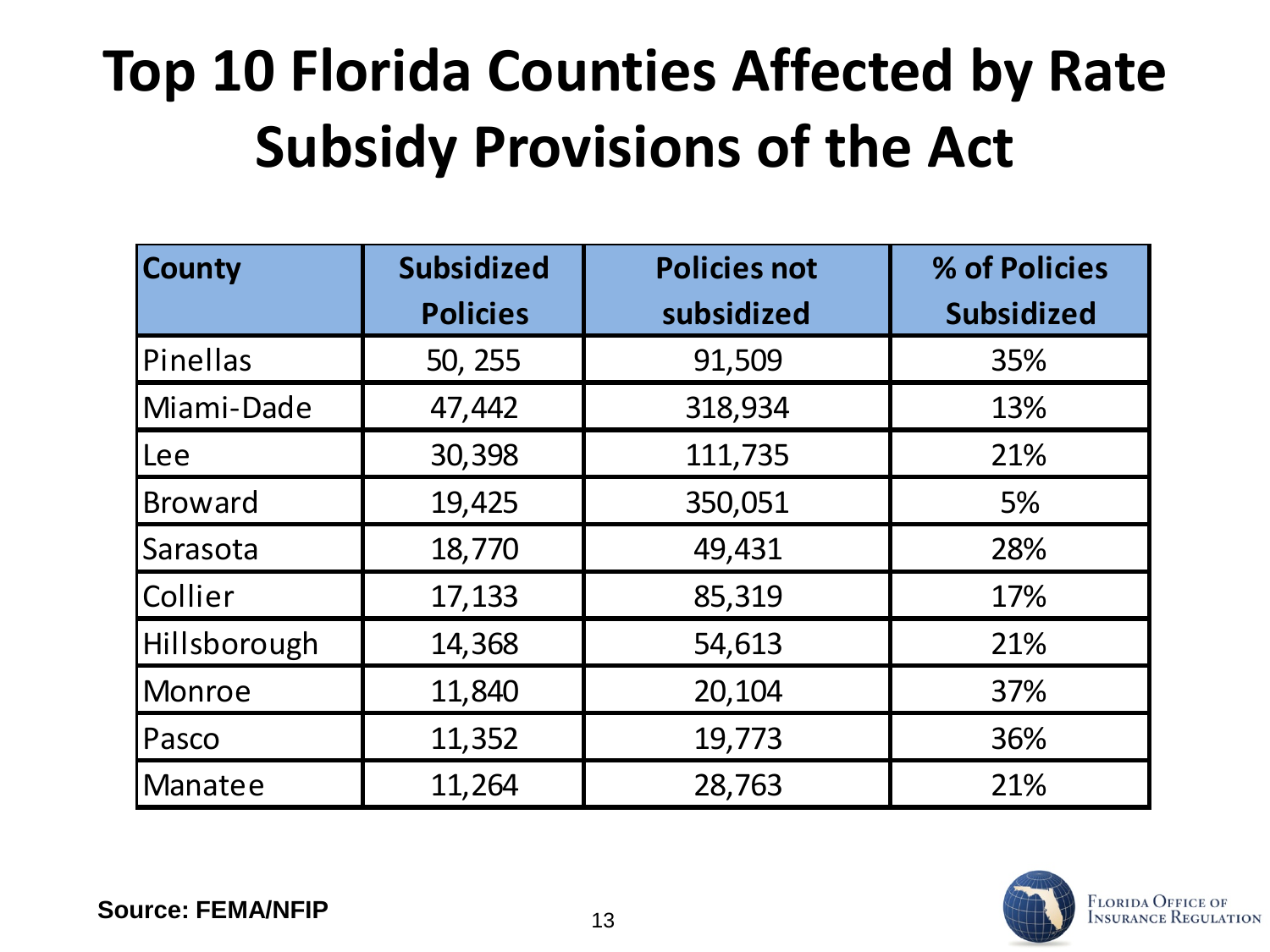### **Remapping Rate Effect Under the Act**

• The Act requires remapping of flood zones

- Requires "full-risk rate" for property affected by a remapping. Potential new risks under NFIP.
- Rate change phased in over 5 years at 20% per year until fullrisk rate achieved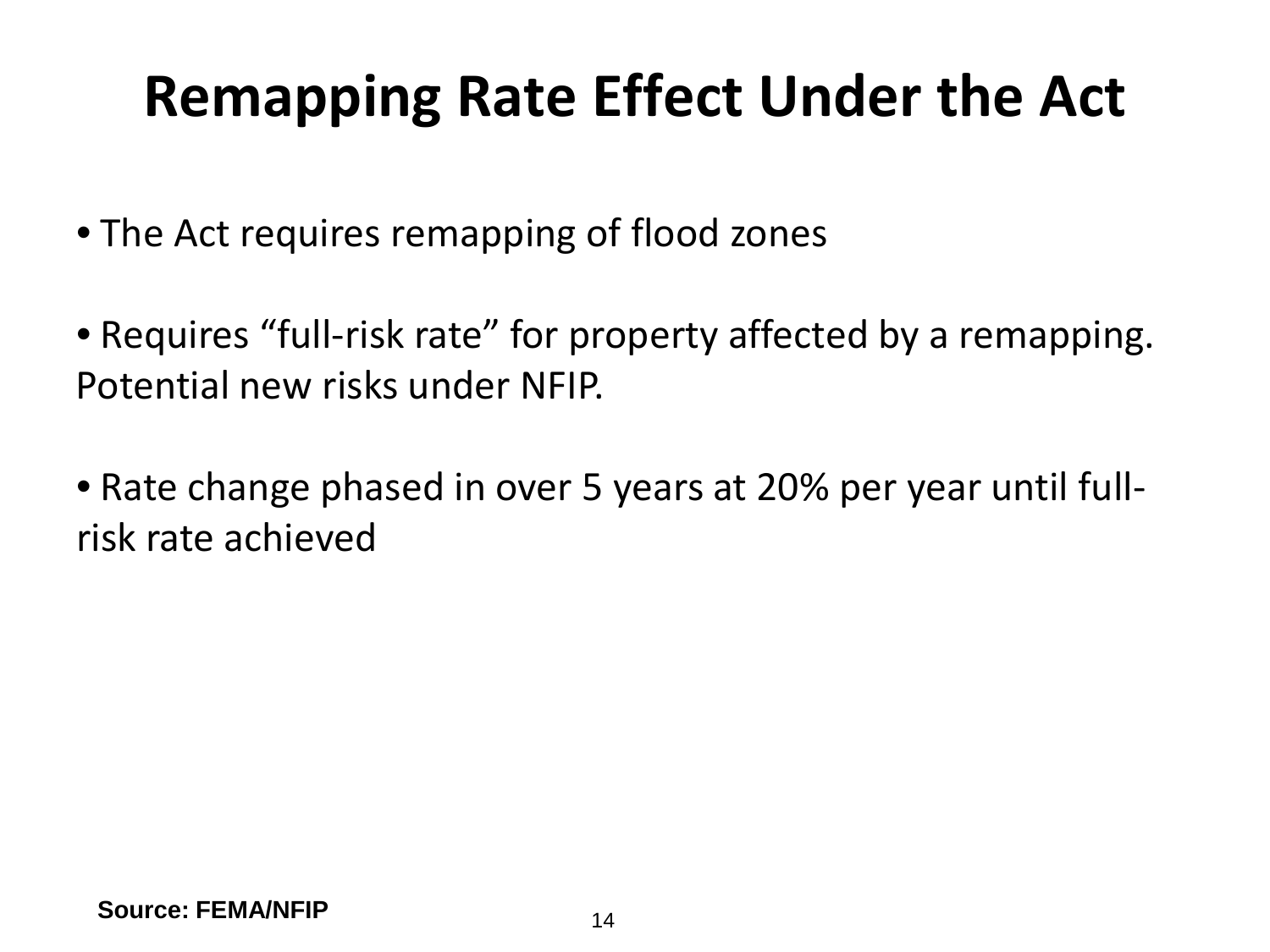## **Florida Under the NFIP: A Donor State**

### **Estimated Premium from Inception:** \$16.1 to \$20.7 billion

## **Estimated Claims from Inception:**

\$3.7B to \$5 billion

### *Premium Relative to Claims:*

*Between \$3.6 and \$4.2 of premium for every \$1 in claims (1978-2013)*

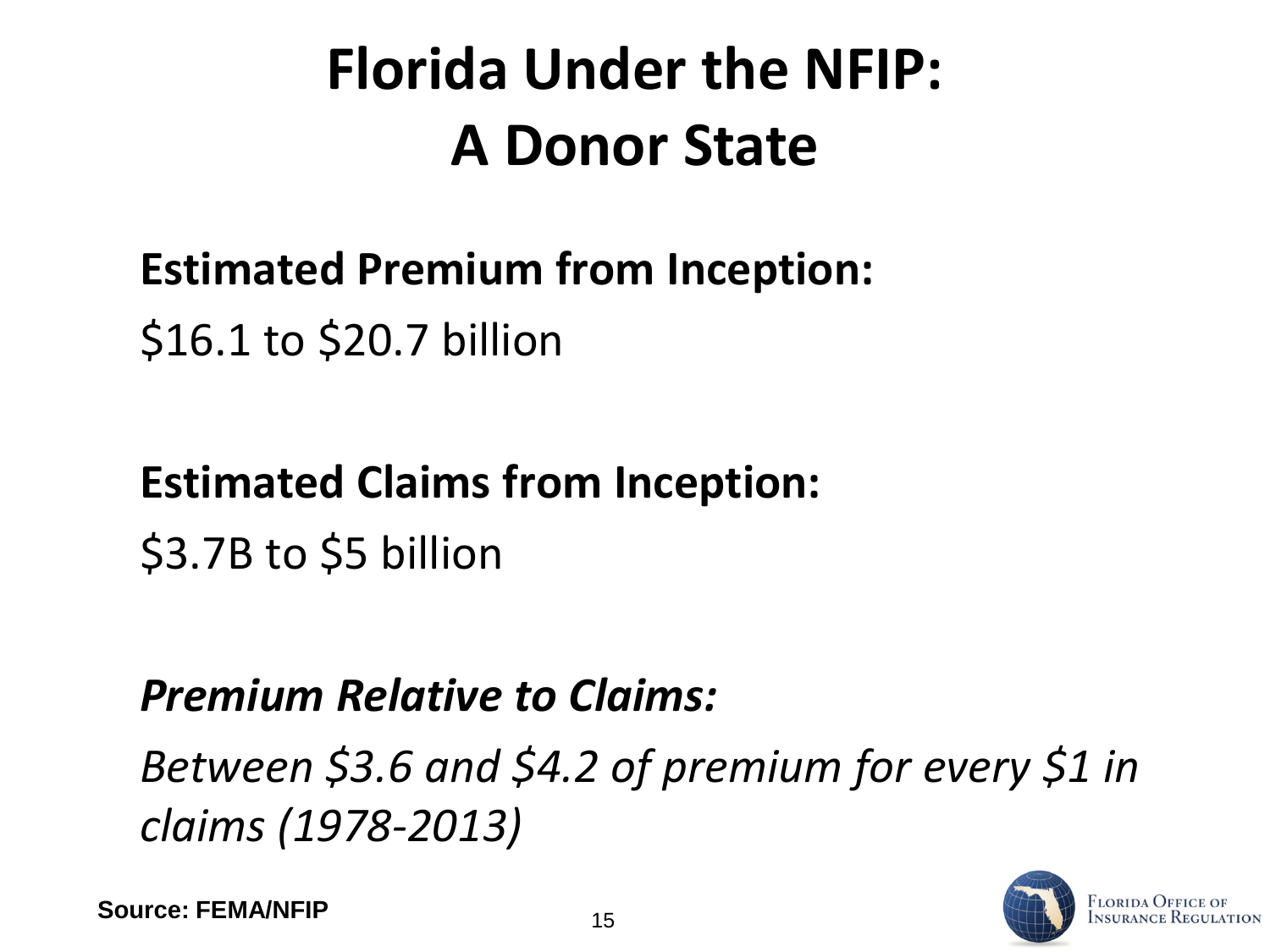## **Florida Under the NFIP: Premium History**

#### **PREMIUM**

- **Per NFIP:**
	- 28% (\$1.0B) of the nation's in-force written premium (as of July 30, 2013)
	- \$3.6 billion (2009-2012) based on insurer annual statements
- **Per Wharton Study**: \$16.1 billion (1978-2008)
- **Estimated premium (1978-2013):** \$20.1 billion

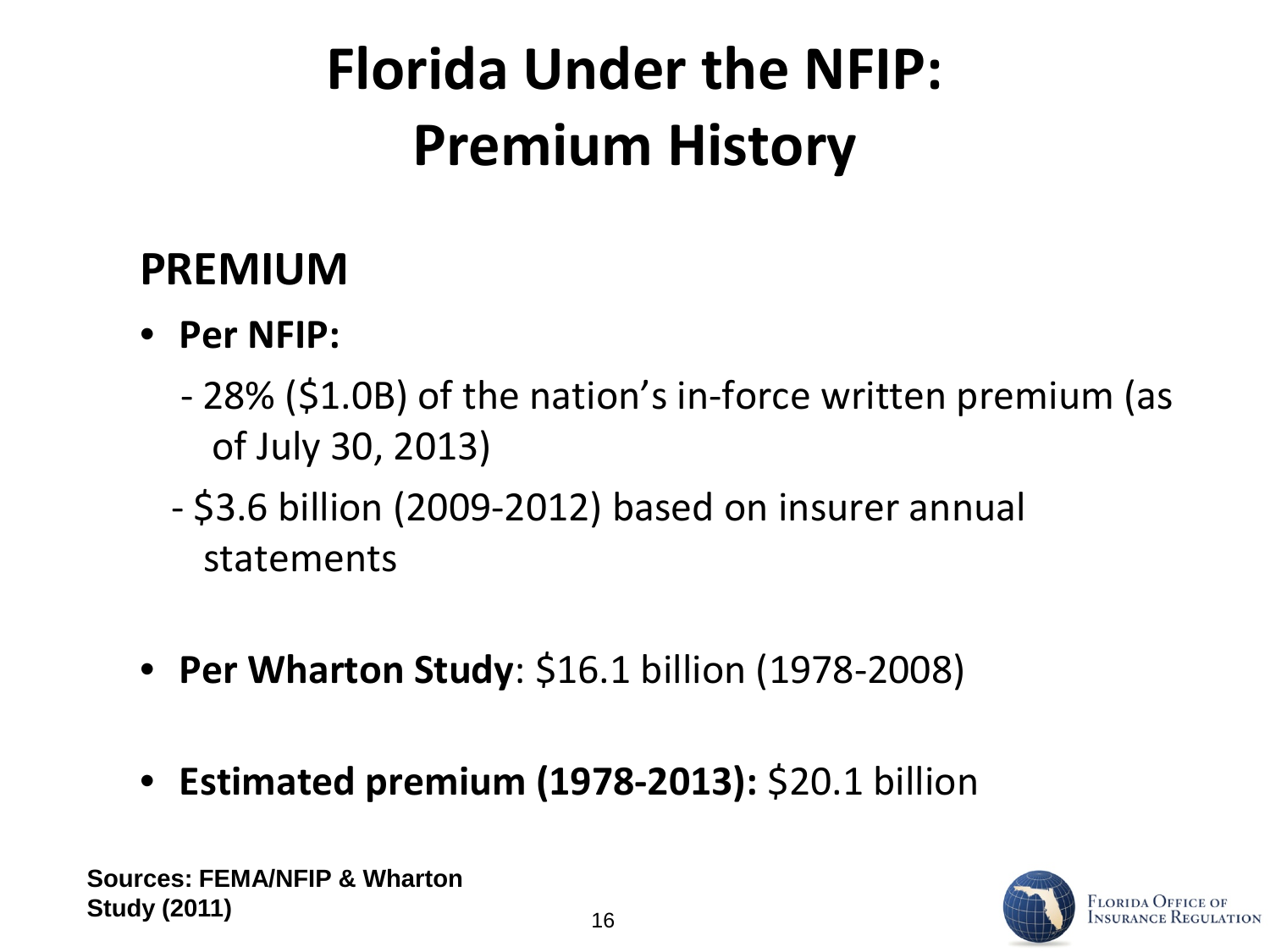## **Florida Under the NFIP: Claims History**

#### **CLAIMS**

**Per NFIP:** 12% (239,695) of the nations flood claims representing 7% (\$3.7B) of the nation's total claim payments. (NFIP, 1978-2013)

**Per Wharton Study**: \$4.5 billion (1978-2008)

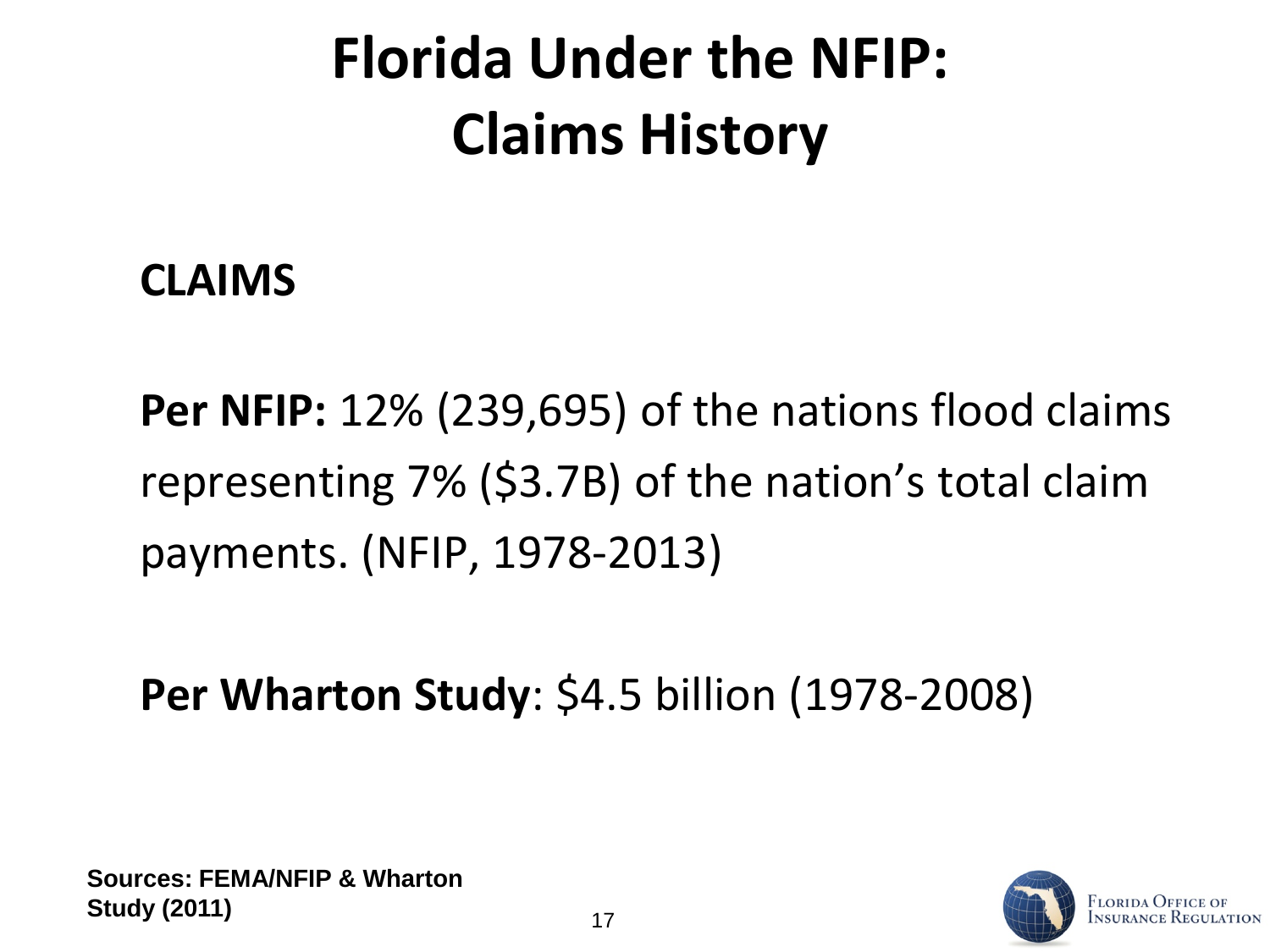## **Florida Under the NFIP: Policies History**

#### **POLICIES:**

- Largest number of policies nationally
- 37% (2,049,775) of the nation's in-force policies

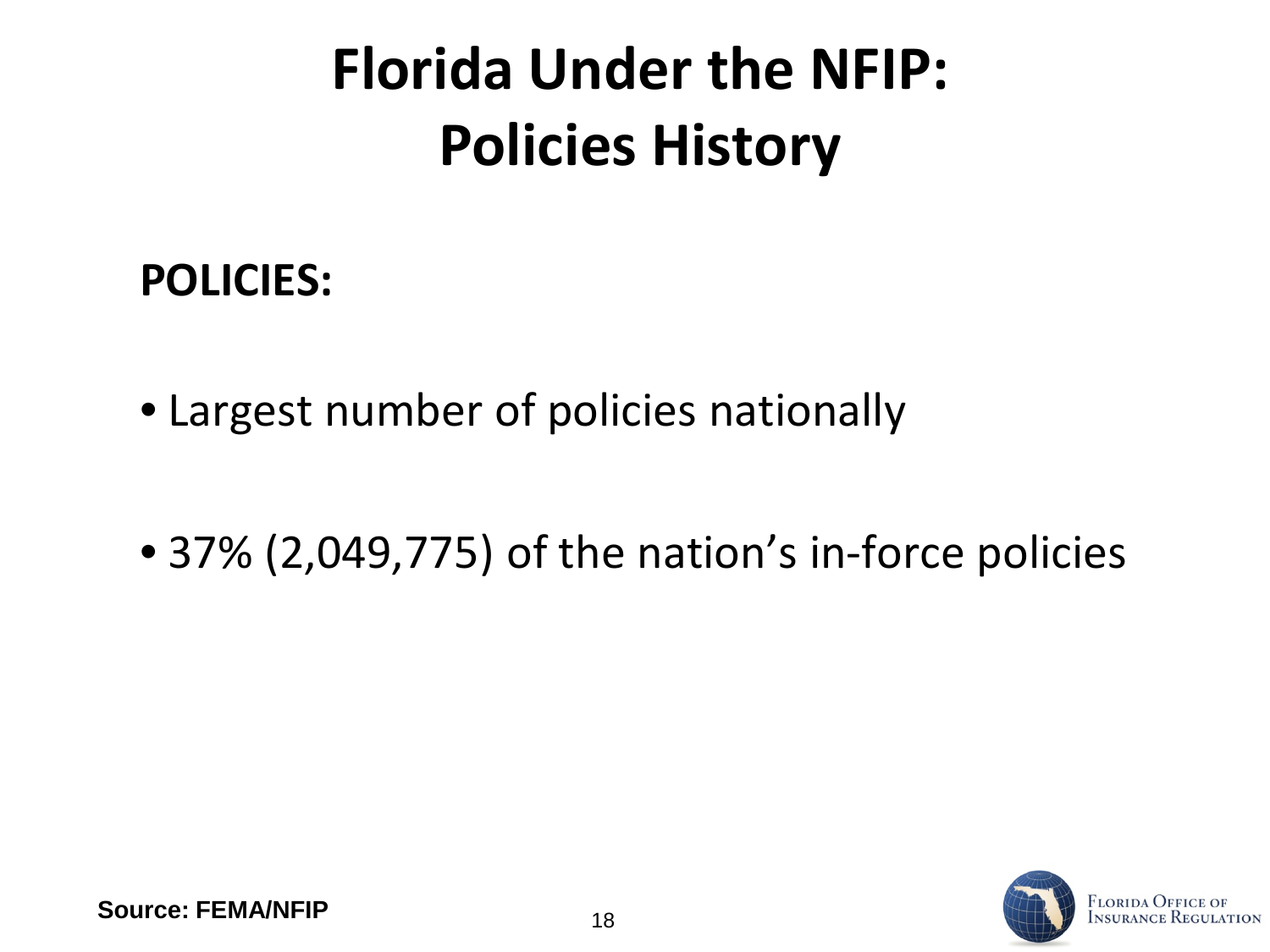## **Current Efforts to Delay Implementation of the Act**

- Possible legal action/State of Mississippi (Note: MS a "recipient state" per Wharton Study— 20 cents premium paid for every \$1 received in claims payments)
- Congress (Hearings, Budget, GAO Study)
- Governor Scott Letter

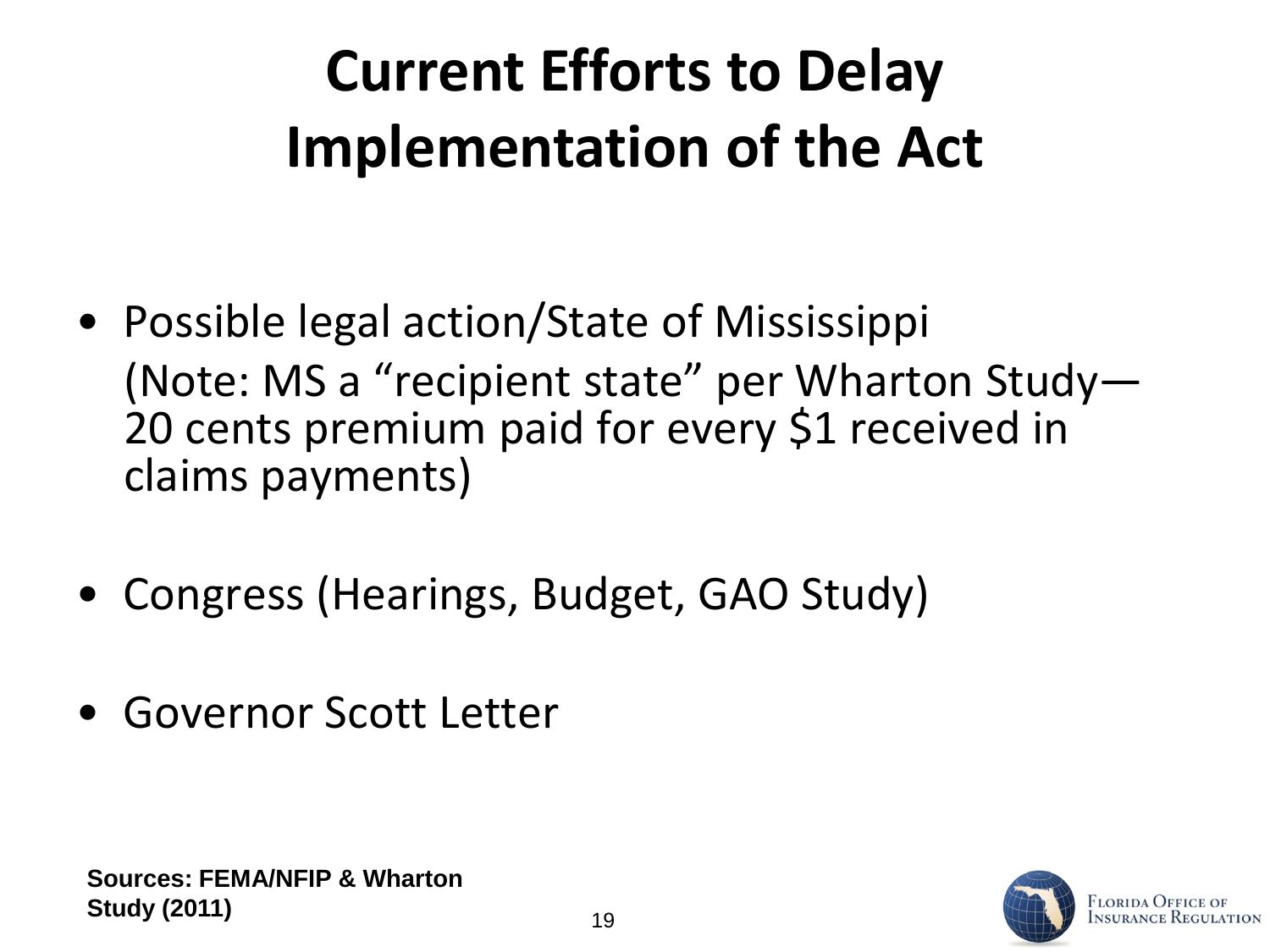## **Conclusion**

### **RECAP:**

- Full effect on Florida policyholders still uncertain
- On the one hand--Florida has a high percentage of properties paying full risk rate.
- On the other hand--Unclear how remapping might affect this, especially those under old maps. Will map updates substantially increase the number below full-risk rate?
- Florida is currently an NFIP donor state and historically has paid \$4 in premium for every \$1 in claims payments received.
- Office seeking additional info from FEMA and monitoring the legal developments